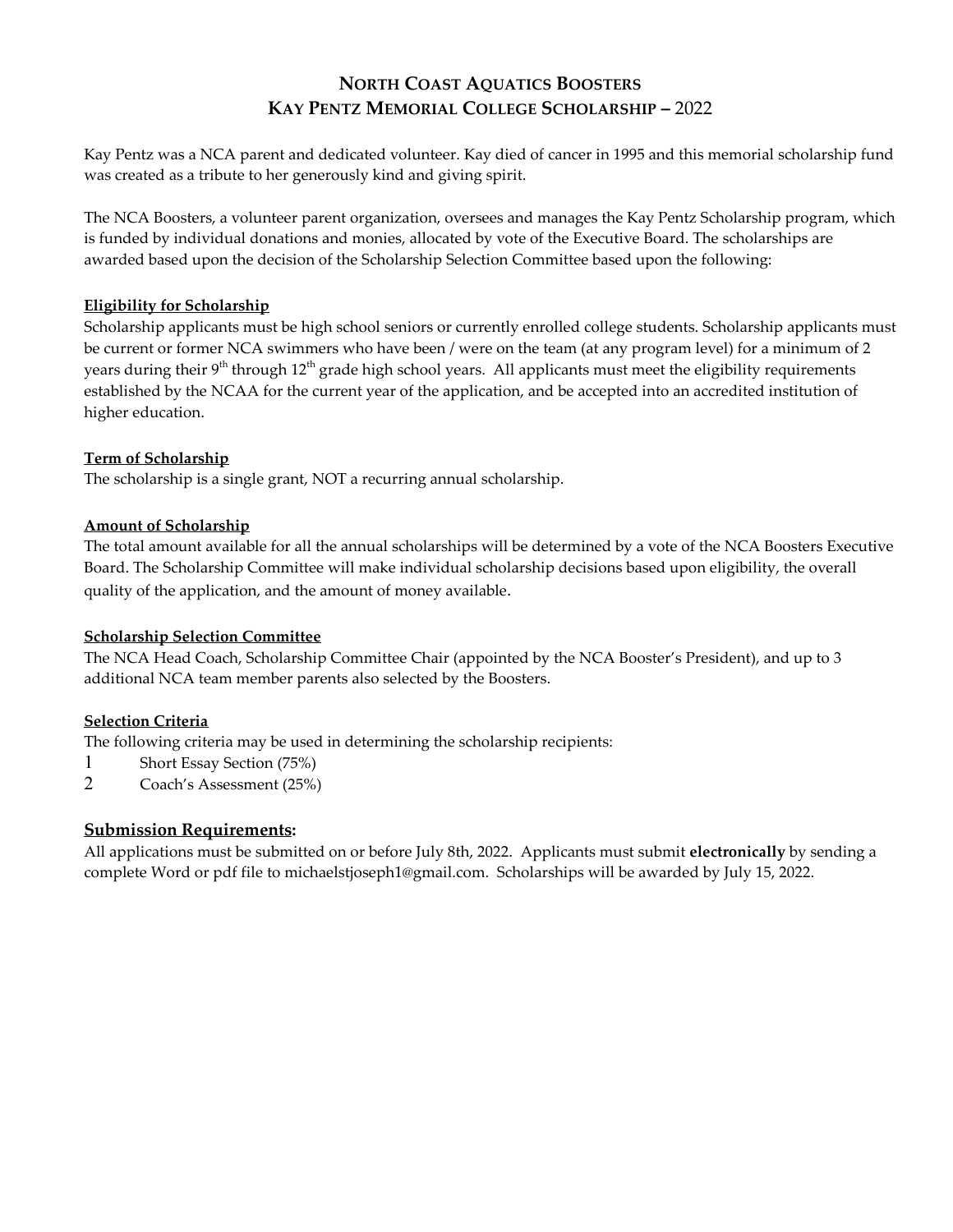# **KAY PENTZ MEMORIAL COLLEGE SCHOLARSHIP APPLICATION –** 2022

| <b>Applicant Information:</b>                      |                                  |                                         |
|----------------------------------------------------|----------------------------------|-----------------------------------------|
|                                                    |                                  |                                         |
|                                                    |                                  |                                         |
|                                                    |                                  |                                         |
|                                                    |                                  |                                         |
|                                                    |                                  |                                         |
|                                                    |                                  |                                         |
| <b>High School Info:</b>                           |                                  |                                         |
|                                                    |                                  |                                         |
| Graduation date_________________                   |                                  | Non-weighted GPA: Weighted GPA: _______ |
|                                                    |                                  |                                         |
| <b>College Info:</b>                               |                                  |                                         |
|                                                    |                                  |                                         |
|                                                    |                                  |                                         |
| Anticipated date of graduation: ___________        |                                  |                                         |
| If currently enrolled circle year and fill in GPA: |                                  |                                         |
| Freshman<br>Sophomore<br><b>Junior</b>             | <b>Senior</b><br>Graduate School | GPA:                                    |
| Current or Anticipated Student Status:             |                                  | full time $(12 + \text{credits})$       |
|                                                    |                                  | part time ( $6 - 11$ units)             |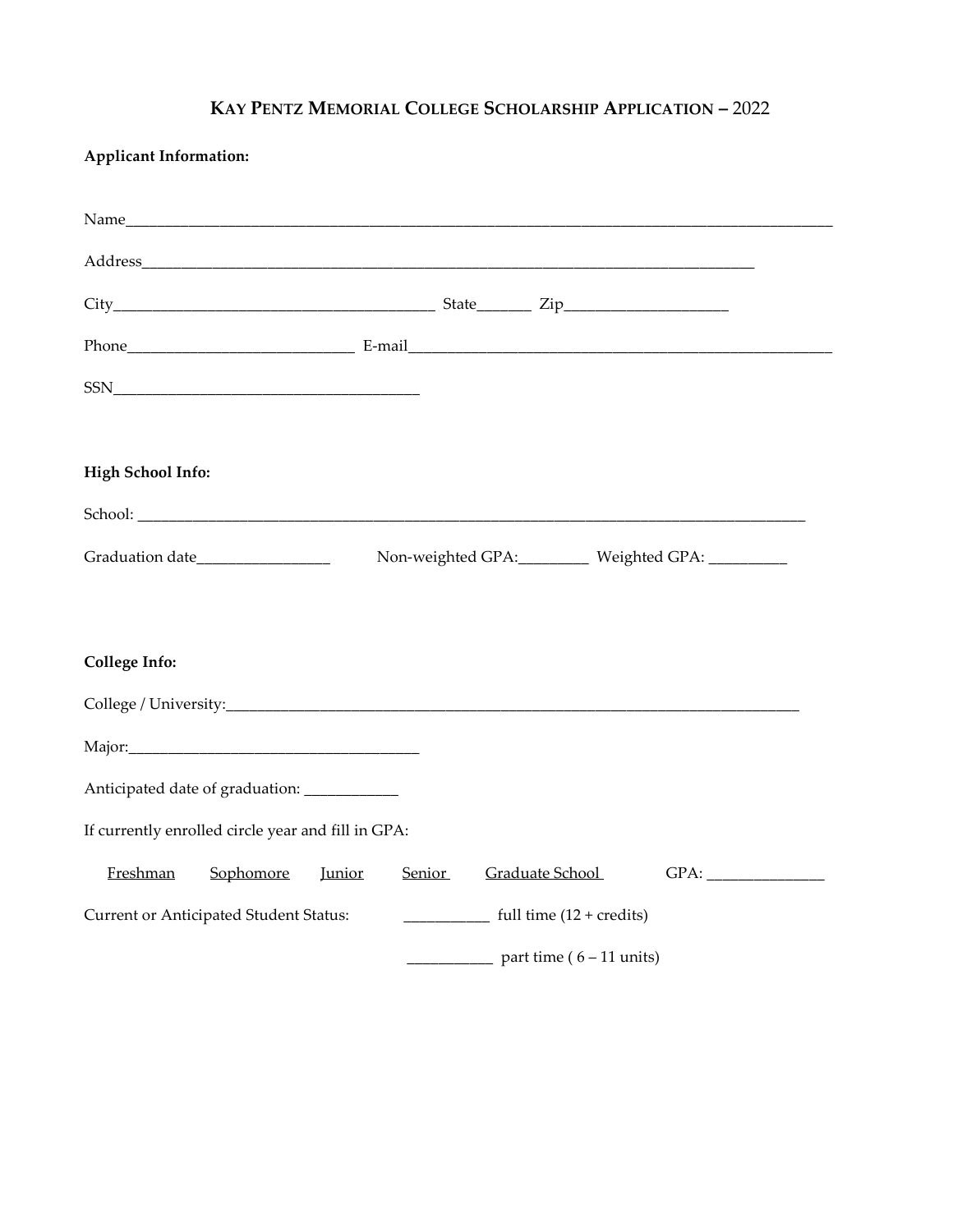# **KAY PENTZ MEMORIAL COLLEGE SCHOLARSHIP APPLICATION –** 2022

#### I **Short Essay Section (75%)**

Please provide a short answer to each of the questions below. The Short Essay section is divided up into 3 parts: 1) Personal Drive 2) Teamwork 3) Academics.

#### *Personal Drive*

 Club swimming is one of the most demanding sports an athlete can pursue. What have been the key motivating drivers for you to compete and train at this level?

- Have you ever failed? What did you learn from it?
- What accomplishment are you most proud of and why?

#### *Teamwork*

- Some people say that swimming is an individual sport? Do you agree?
- What does it mean to be a good teammate?

 Have you mentored others that maybe look up to you? Provide an example of how you've been a role model?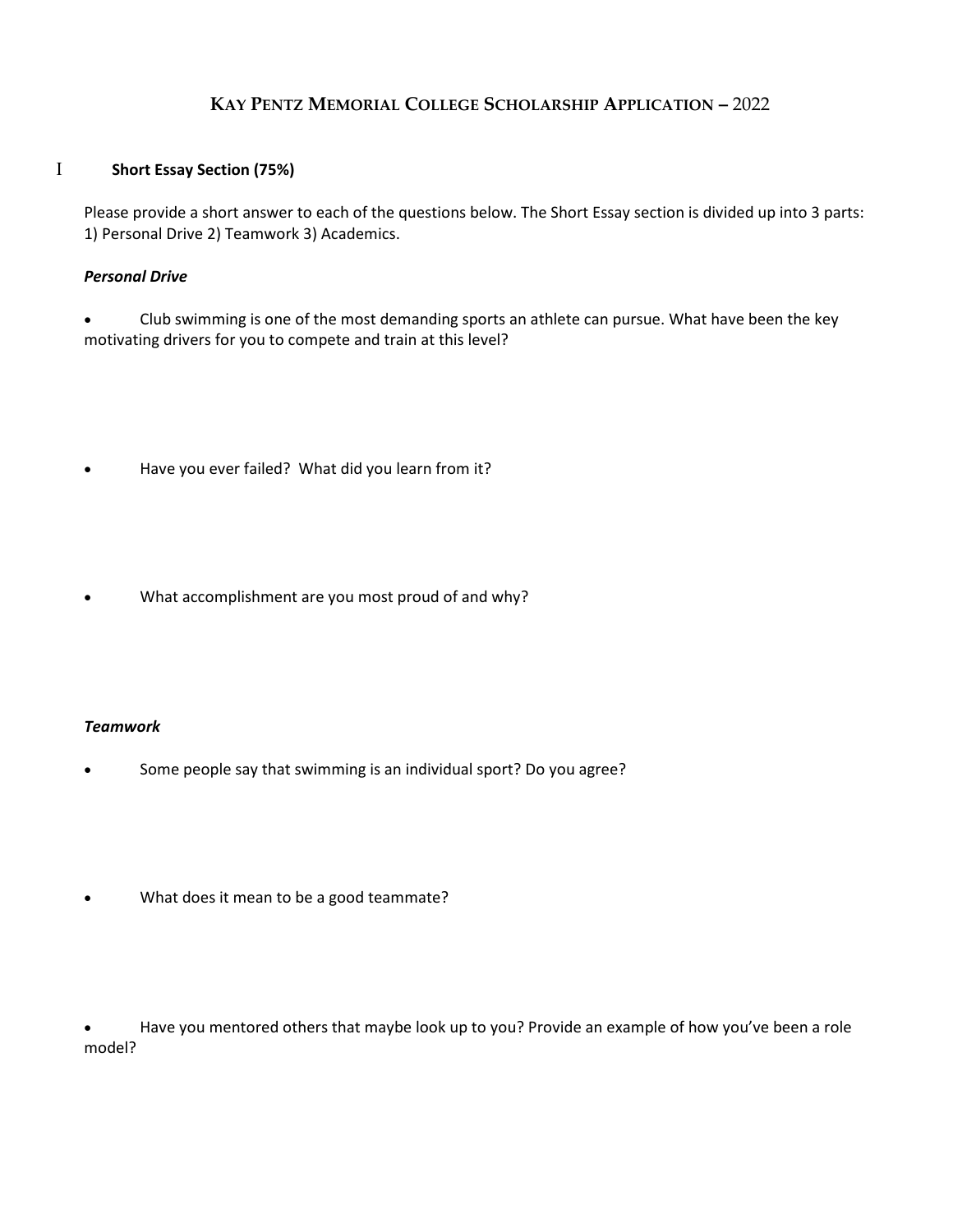## *Academics*

 What college/ University are you going to be going to next year? What do you want to major in when you go / or are in college?

- How has swimming at NCA prepared you for college and beyond?
- Why do you deserve this scholarship?
- Is there anything else you would like to add?

## **II Coach's Evaluation (25%)**

The applicant's coach has a unique relationship with the applicant. Their feedback will be key in the evaluation process. Applicants will be assessed on attitude, work ethic, teamwork, and their commitment to the values that support the mission of NCA.

Coach's will be asked to provide an evaluation of their applicant. This evaluation will be factored into the overall assessment.

Congratulations on your decision to apply for the Kay Pentz Memorial College Scholarship. Competing at this extremely high level and your commitment to excellence by representing NCA is already a noteworthy accomplishment. The Scholarship Selection Committee appreciates the dedication you've made to both NCA and this effort.